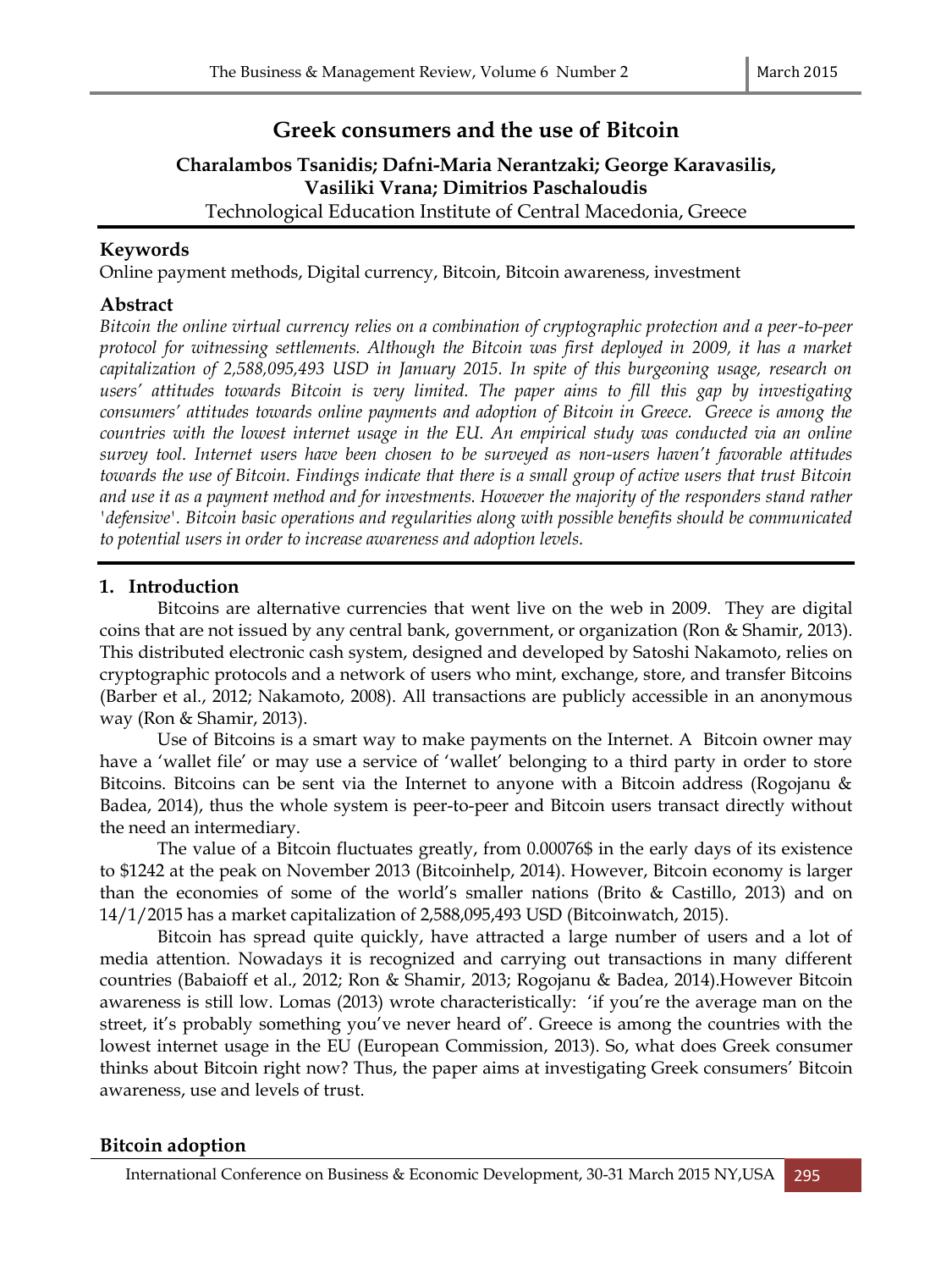Bitcoin is appealing, primary for the lower transaction fees compared to credit cards and its use in cross-border transactions. However, the currency's volatility has slowed broader acceptance (Chavez-Dreyfuss & Connor, 2014). Silbert, the founder of the Bitcoin Investment Trust, claims that Bitcoin adoption follows five general phases:

- The experimentation Phase (2009–2010): No real value associated with Bitcoin. Hackers and developers playing around with the source code. Experimenting with Bitcoin as a medium of exchange.
- The Early Adopters Phase (2011–2013): Interest from investors and entrepreneurs started to grow with substantial press coverage in the wake of the Silk Road bust. First generation of Bitcoin-related companies (exchanges, merchant processors, wallet providers, etc.) started. Potential began to shine through poor management.
- The Venture Capital Phase (2013–Present): World-class VCs started investing in Bitcoin companies and rapid ramp-up is already outpacing the early days of the Internet. VCs poured more than \$90 million into Bitcoin-related businesses in 2013 and more than \$300 million in 2014 (compared to \$250 million invested in Internet-related businesses in 1995).
- Wall Street Phase (2015?): Institutional investors, banks, and broker-dealers begin moving money into Bitcoin. Rising price and volume (in addition to development of derivatives) become the catalyst for mass adoption as retail investment follows.
- The Global Consumer Adoption Phase (?) Only happens if (i) companies continue to innovate and make it easier for consumers to buy, hold, and spend Bitcoin, (ii) volume expands dramatically so that large merchants can start accepting payment in Bitcoin, and (iii) Bitcoin awareness continues to rise with these developments (Maudlin, 2014).

The Diffusion of Innovations (DOI) theory was developed in order to explain how an innovation diffuses through a society (Rogers, 1995). 'An innovation is an idea, practice, or a phenomenon perceived to be novel by an individual or a community' (Singh, 2008, p.1227) and diffusion is defined 'as the process by which an innovation is communicated through certain channels over time among the members of a social system' (Rogers, 1995, p.10). Bitcoin is an innovation in payment systems. Thus Diffusion of Innovation Theory (Rogers, 1995) has been used in order to investigate adoption of Bitcoin. Rogers (1995) adopted classification of individuals within a [social system](http://en.wikipedia.org/wiki/Social_system) on the basis of innovativeness initially proposed by Ryan & Gross (1943). The adoption of an innovation follows an [S curve](http://en.wikipedia.org/wiki/Sigmoid_function) when plotted over a length of time (Fisher, 1971). The categories of adopters are: innovators, [early adopters,](http://en.wikipedia.org/wiki/Early_adopters) early majority, late majority and laggards. Innovators are willing to take risks. Early adopters are the gatekeepers and opinion leaders who exist within a given community, and time of adoption is greater that one standard deviation earlier than the average time of adoption. Early and late majorities are individuals whose time of adoption is bounded by one standard deviation earlier or later than the average. And finally laggards, that adopt last an innovation (Rogers, 1995; Valente, 1996). According to Guttman (2013) we are now at the begging of the adoption lifecycle where everyone who is using Bitcoin is an Innovator. Later on Diginomics (2014) mentioned that '*the trend – as of 2014 – seems to lie somewhere at the midway point of early adoption*'. Byrne (2014) based on Gladwell (2000) theory argued that the Bitcoin innovation is fast approaching the point at which an innovation reaches a '*critical mass – where beyond a certain point in time, mass adoption of an innovation occurs'*.

Bitcoin consultant and activist Andreas Antonopoulos claims that there are three pillars of mainstream adoption that are currently being built in the Bitcoin space: User interfaces, user adoption and price stability.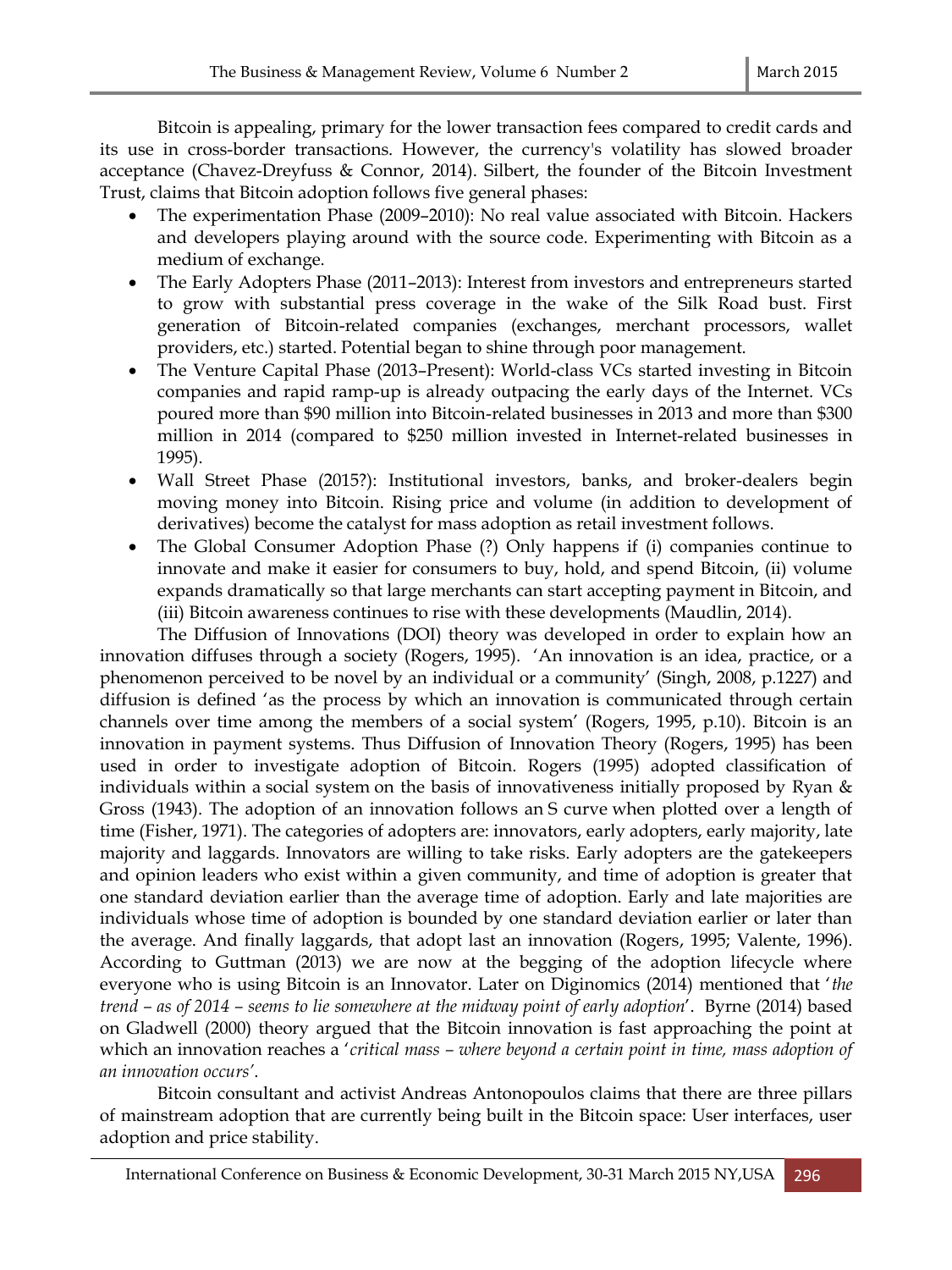- User interfaces: have to be simple for the user. Bitcoin wallets in general have become more user friendly over the years, but it's important for these wallet developers to also keep security as a priority.
- User adoption: As more people join the Bitcoin network, the currency on that network becomes exponentially more useful. Bitcoin can only be a currency if people are willing to accept it as payment.
- Price stability: Once there are hundreds of millions or billions of Bitcoin users, price stability becomes a more practical proposition. It is difficult for Bitcoin to maintain a stable price level when there aren't many users because it doesn't take much money to move the price in one direction or another on an exchange. A stable price would also lead to more users joining the network, which would in turn lead to better user interfaces for everyone to use (Torpey, 2014).

Silinskyte (2014) used Unified Theory of Acceptance and Use of Technology (UTAUT) model in order to investigate Bitcoin user behavior. An empirical study took place and 111 responses were collected from Bitcoin users and non-users via an online survey tool. The results indicate that the factors significantly influencing the behavioral intention to use Bitcoin include performance expectancy and effort expectancy. Furthermore, actual usage of Bitcoin is affected by facilitating conditions and behavioral intention.

A consumer survey in U.S.A, U.K and Argentina that took place in 2013 and investigated Bitcoin awareness revealed that in U.S. just over a quarter (25.3%) of the responders have heard of the crypto currency. The U.S.A is lagging the other two countries, Argentina and the U.K. In those nations, Bitcoin awareness is apparently in the region of a third, with 37.9% and 32.2% respectively. Regarding trust to Bitcoin, U.S.A consumers also lag Argentineans and British Bitcoin users, but trust levels are still apparently running high among U.S.A Bitcoinaware. The survey found 62% of U.S.A consumers who are Bitcoin-aware said they trust the currency, vs 73% of Bitcoin-aware Argentineans' and 69% of Bitcoin-aware British'. Greater awareness of Bitcoin appears to help foster greater levels of trust (Lomas, 2013).

As far as the profile of the 'average Bitcoin user' in concerned Simulacrum (2013) based on 1,000 valid responses to an online survey posted in February 2013, the Bitcoin community claimed that average Bitcoin user is male (95.2%), 32.1 years old, libertarian / anarcho-capitalist  $(44.3\%)$ , non-religious  $(61.8\%)$ , with a full time job  $(44.7\%)$ , and is in a relationship (55.6%).

### **2. Methodology**

An empirical research study was conducted using an online survey. A link to Facebook profiles of the researchers notified users about the online questionnaire website. Users willing to participate visited a tailor made website and responded to the questionnaire. Internet users have been chosen to be surveyed as non-users haven't favourable attitudes towards the use of Bitcoin. The research was conducted from 14/4/2014 to 14/6/2014. Finally 130 completed and usable questionnaires were recorded.

The questionnaire used in the study consists of three sections. The first section investigates use of Internet, the second preferences of financial transactions and attitudes towards Bitcoin and the third demographic characteristics. Five point Likert scales were used, ranging from strongly disagree to strongly agree. A jury of 12 experts (stakeholders of Technological Education Institute of Central Macedonia) was surveyed to determine face and content validity of the proposed questionnaire (Dimitriadis et al., 2013). Then a pilot study with 15 Internet users was conducted to pretest the questionnaire. Weaknesses of the questionnaire were located and some of the questions were re-phrased.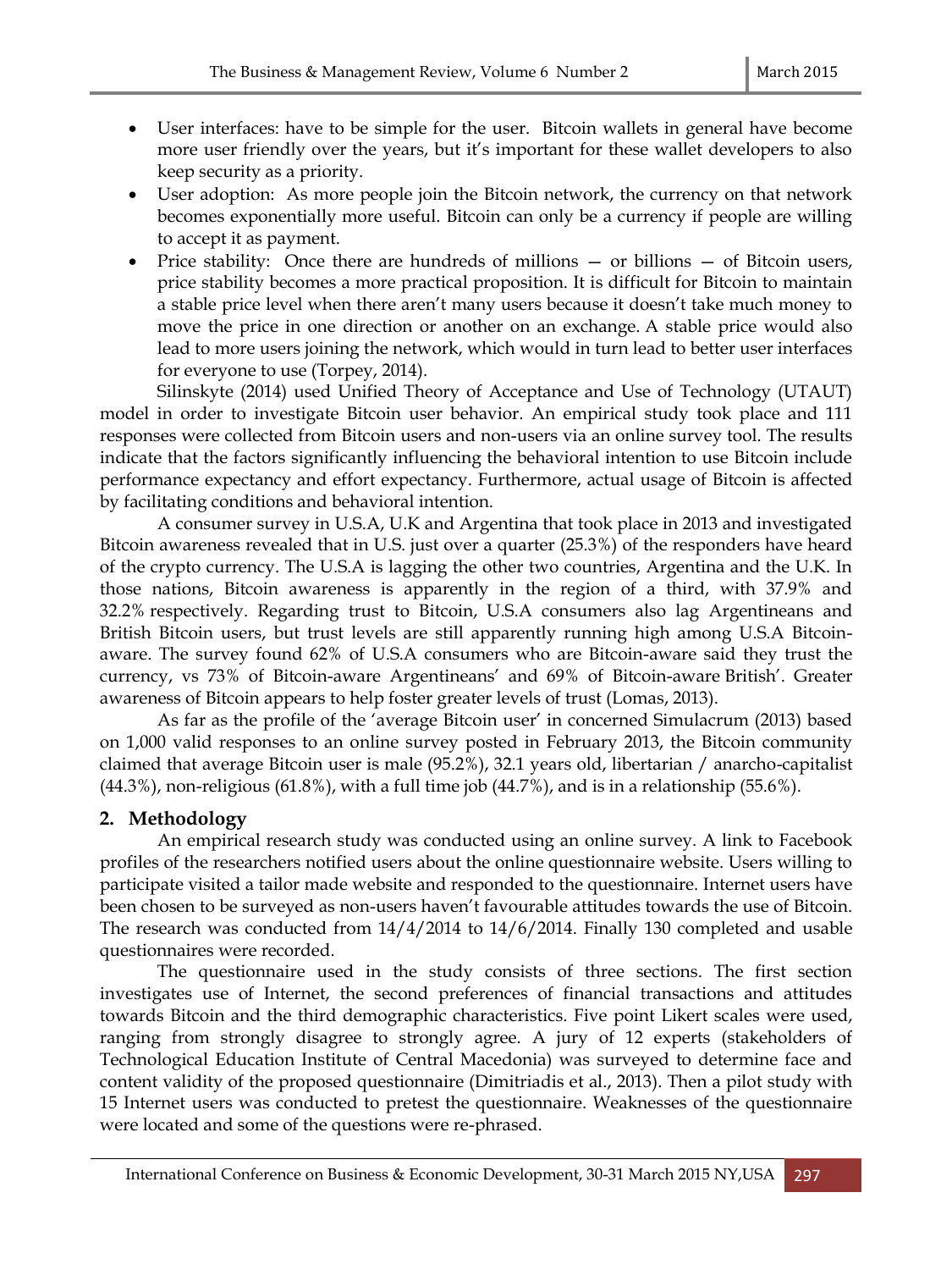# **3. Findings**

# **a) The sample**

From the 130 respondents 63.1% were male and 36.9% female. The age groups responded more and completed the questionnaire are those considered more productive, 36-40 with a percentage of 21.6% and 31-45 with a percentage of 19.2%. Young respondents from 19 to 24 and 25-30 participated in a percentage 14.4% and 11.2% respectively despite the fact that they are more techno-savvy. Ages 52 and over participated only in a percentage 10.77%.

One out of four of the responders hold a bachelor degree and a significant proportion of responders have undertaken studies beyond the basic degree. Specifically, 6.9% of respondents hold a Ph.d degree and 20% a master degree.

|                                     |                          | Frequency | Percent % |
|-------------------------------------|--------------------------|-----------|-----------|
| Gender                              | Male                     | 82        | 63.1%     |
|                                     | Female                   | 48        | 39.7%     |
| Age                                 | 19-24                    | 18        | 13.85%    |
|                                     | 25-30                    | 14        | 10.77%    |
|                                     | 31-35                    | 20        | 15.38%    |
|                                     | 36-40                    | 27        | 20.77%    |
|                                     | 41-45                    | 24        | 18.46%    |
|                                     | 46-50                    | 13        | 10.00%    |
|                                     | 51-55                    | 9         | 6.92%     |
|                                     | >55                      | 5         | 3.85%     |
| <b>Higher Level of</b><br>education | Ph.d                     | 9         | 6.92%     |
|                                     | Master                   | 26        | 20.00%    |
|                                     | Bachelor                 | 54        | 41.54%    |
|                                     | Post Secondary Education | 24        | 18.46%    |
|                                     | Secondary Education      | 17        | 13.08%    |

Table 1: Sample breakdown

### **b) Internet use**

The sample consists of users that surf enough time at the Internet. Nearly half of the responders (49.3%) surf one to three hours a day, while a cumulative percentage 40.77% at least 3 hours/day (24.62% 3-5 hours and 16.15% more than 5 hours a day).

A multiple choice question was used in order to investigate reasons for internet use. The majority, 86.15%, of the responders use it as a medium to communicate with other people and to connect through social media (79.23%). Playing games, shopping and information retrieval follow with 64.62%, 57.69% and 53.85% respectively. Nearly 45% of the responders mentioned that they use it for online education and for their job.

From the responders who use the internet for shopping more than half (56.98%) use it on an average 2-3 times a year to buy goods or services. A percentage of 31.4% use it on average once a month and only 11.63% are likely to shop weekly.

### **c) Payments on the internet**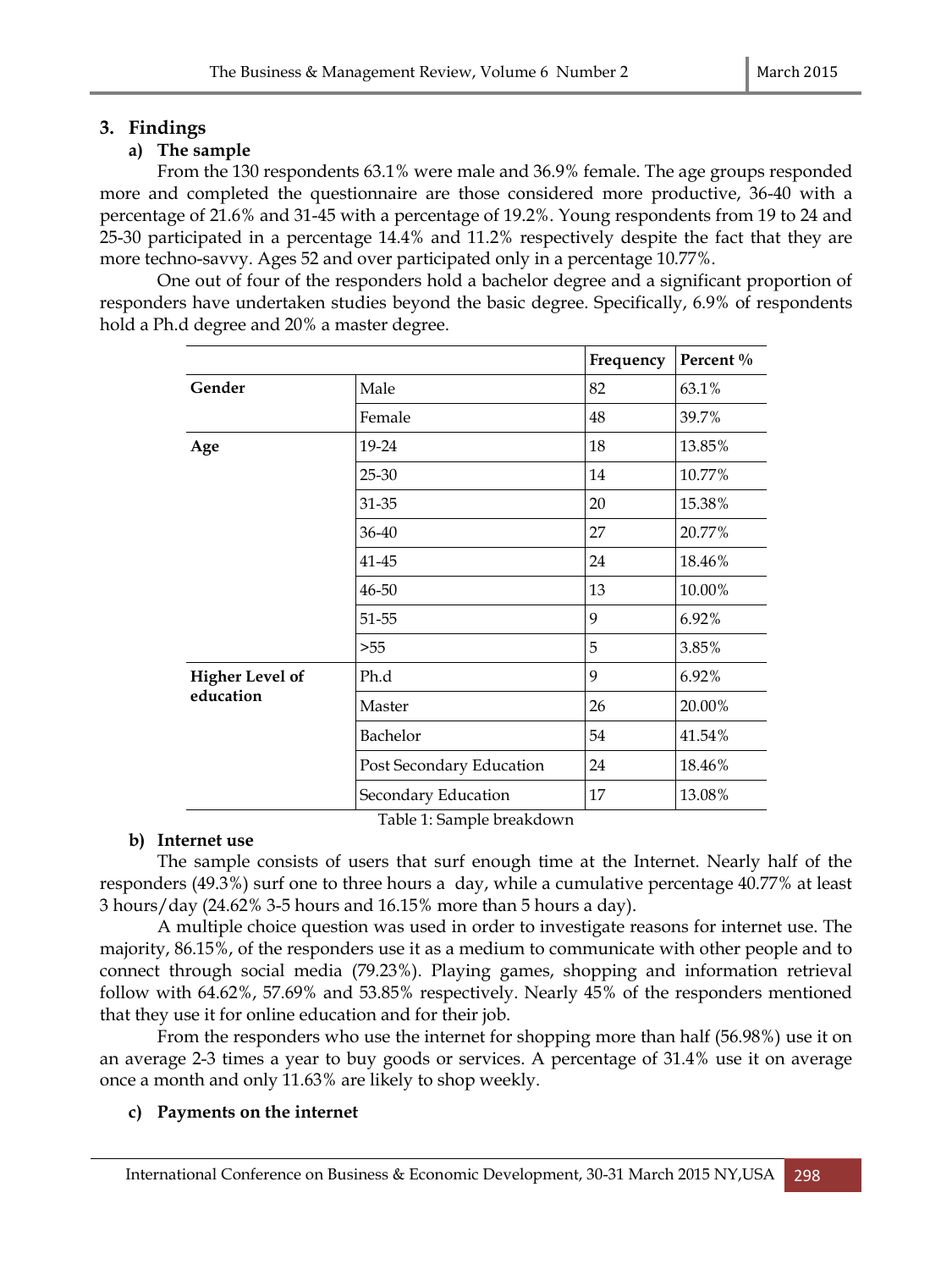In regards to payment, 39.29% of responders who purchased goods or services prefer to pay with Paypal. PayPal is one of the world's largest internet payment companies processing almost 10 million payments for customers per day. PayPal has 157 million active digital wallets and is available in 203 markets (PayPal, 2014). Thus responders seem that they feel safe making payments with PayPal. Nearly one out of four of the responders prefer to use a credit card for payments. Bitcoin or other digital coins are preferred by 9.82% of the sample as payment methods and only 8.04% prefer online banking for making payments. In Greece 1.5 million people use online banking in other words a percentage of 13% of the population (Tzortzi, 2014).

Consumers' responses in the survey regarding satisfaction with payment methods are depicted in Figure 1 using diverging stacked bar charts (Robbins & Heiberger, 2011). The percentages of responders who have positive opinion about the payment method (4 and 5 in Likert scale) are shown to the right of the vertical line which corresponds to zero since the percentages of responders who have negative opinion (1 and 2 in Likert scale) are shown to the left. The function Likert of the *HH* package for *R* (Heiberger, 2013) was used in order to implement Figure 1. From the figure it is obvious that responders are very satisfied with payments made with PayPal, and have rather low satisfaction with all the other payment methods. As far as payments with Bitcoin is concerned 15.96% have positive opinion as 4.26% and 11.70% answered that they are 'very' and 'extremely' satisfied.



Figure 1. Percentage of consumer' responses to each item of satisfaction with payment methods

#### **d) Bitcoin Awareness and Use**

Bitcoin payment system was invented in 2008 and introduced as open-source software in 2009. Nowadays responders in the survey know what Bitcoin is at a percentage of 67.69%. Half of them (35.38%) became aware last year and 20.77% of them up to two years ago. Only a percentage of 11.54% are aware more than two years. Despite the fact that more than six out of ten of the responders know Bitcoin only 17.05% have use it to make payments and 4.55% of them have use Bitcoin more than once. A percentage of 57.95% stated that they are thinking to use Bitcoin for payments in the future.

From the Bitcoin users the majority (72.22%) have a Bitcoin wallet and use it on theirown computers, 22.22% have an online wallet and only a 5.56% have a mobile wallet.

A chi-square test was performed to investigate whether ownership of a Bitcoin wallet is related to level of education. The results show that there is a relationship between ownership of a Bitcoin wallet and level of education as p=0.03<0.05. Bitcoin users have a bachelor or master degree and mobile wallet users have a Ph.d degree. Then, one-Way ANOVA was used to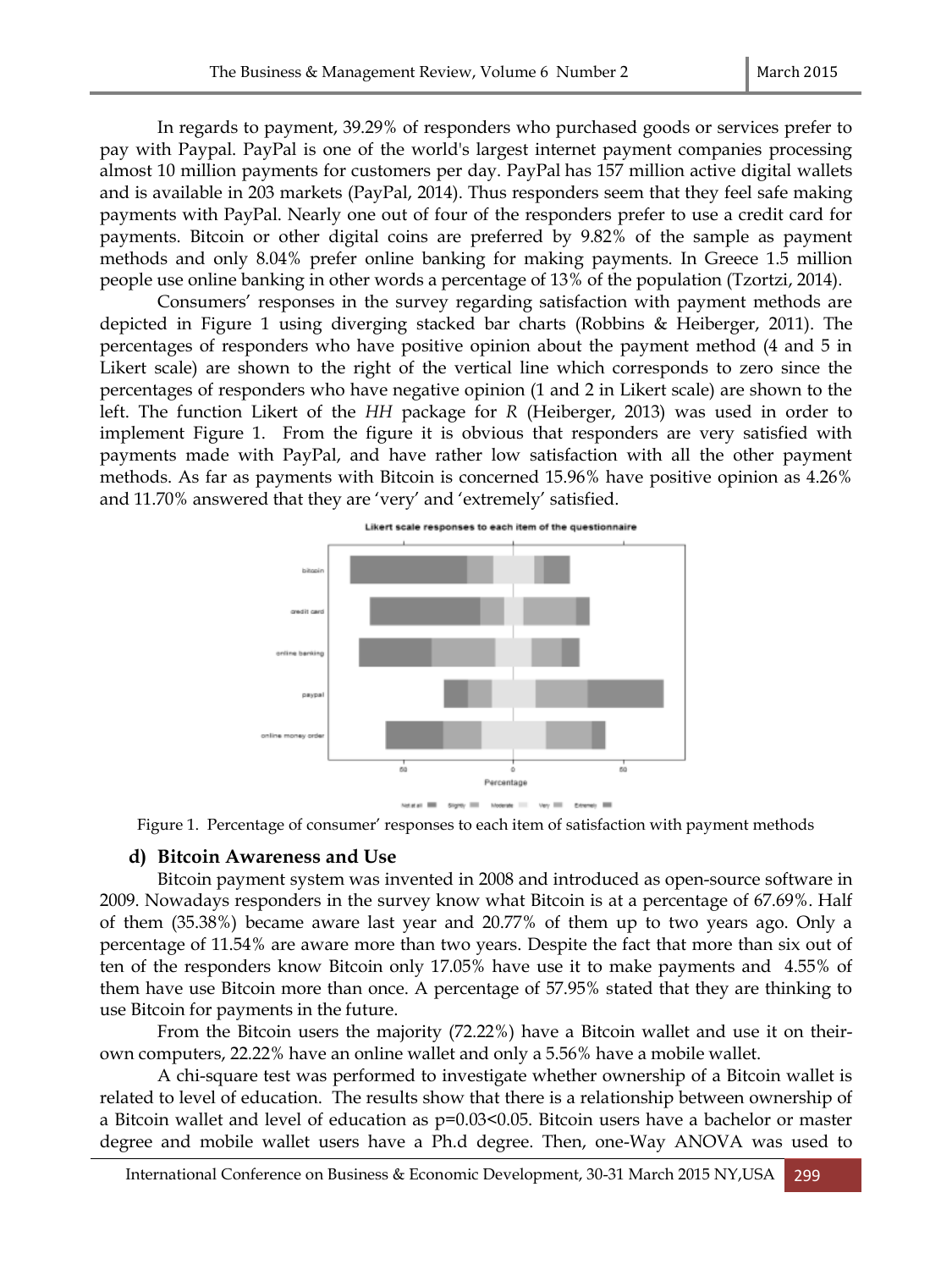investigate whether there are significant differences in the mean scores on Bitcoin ownership and age ( $p=0.00<0.05$ ). The actual difference in mean scores between groups was quite large. The effect size, calculated using eta squared, was 0.55 (Cohen, 1988).

Only a percentage of 5.62% of the responders use Bitcoin for investment and only 2.25% of them use it often. Taking into consideration that 13% of Americans would choose Bitcoin over gold for investment (Wile, 2014) and the fact the Greece lags behind U.S.A and other E.U countries in ICT literacy and Internet use then it can be claimed that this percentage is not so low.

'*Risking money with an unknown, unregulated technology might seem mad. But that's exactly what the growing community of virtual currency Bitcoin users are doing'* (The Guardian 2013). In the study, 47.73% of the responders expressed their moderate trust to Bitcoin as a payment method and 17.05% stated that they trust 'very' and 'extremely' Bitcoin. These responders are those who have already use Bitcoin to make payments. The rest of the responders seem to be cautious towards Bitcoin. One-Way ANOVA was used to investigate whether there are significant differences in the mean scores of trust and age  $(p=0.01<0.05)$ . The actual difference in mean scores between groups was quite large. The effect size, calculated using eta squared, was 0.49 (Cohen, 1988). Slightly more negative attitude responders have towards trust to Bitcoin as investment. 17.05% stated that they trust 'very' and 'extremely' Bitcoin as an investment, 39.77% expressed their moderate trust and a cumulative percentage of 43.18% stated that they trust 'not at all' and 'slightly' Bitcoin for investment.

Regarding future of Bitcoins responders also keep a neutral position. One out of three believes that Bitcoin use will be spread at a moderate degree over the next five years. On the other hand a percentage of 22.99% believe that Bitcoin will have a wide spread. Then a chisquare test was performed to investigate whether attitude is related to level of education. As p=0.02<0.05 there is a relationship between attitude and level of education. Users that have a bachelor or master degree believe at widespread use of Bitcoin in the next five years.

#### **4. Conclusions**

Nowadays, Bitcoin is a trend. Predicting how this trend will evolve and how it will be adopted by users is not easy. Bitcoin and other digital currencies must reach a balance between convenience and compliance in order to be successful (BBVA, 2013). In this vein a number of questions arise, like: would people trust a currency that is backed by a private entity or an unknown developer? Would the average person hold a digital wallet? For the moment research on Bitcoin and especially on users' attitudes is limited. Thus, the paper aims at investigating consumer views' about Bitcoin in Greece. There is a group of active users of Bitcoin 17% to 20% of the responders who are using the Bitcoin as a payment method and for investments. This group of active users trusts Bitcoin. Another group of respondents, the largest one, ranging from 65% to 70% are not negative towards Bitcoin; however they hold a 'defensive' attitude. Perhaps due to the fact that information provided in Greece about Bitcoin is limited and also only a few companies in Greece have already adopted Bitcoin. Gender has no significant effect on users' beliefs and attitudes. Higher education level is related positively to Bitcoin ownership and age has a relation with trust on Bitcoin.

The success and future of Bitcoin are not clear. Greek consumers are not well informed, however they have not negative attitude towards Bitcoin, and rather they are skepticism. In order to adopt it, they should first understand basic Bitcoin operations and regularities related to its usage. Moreover usefulness of Bitcoin, possible benefits like saving time and money and easiness of use should be communicated to potential users.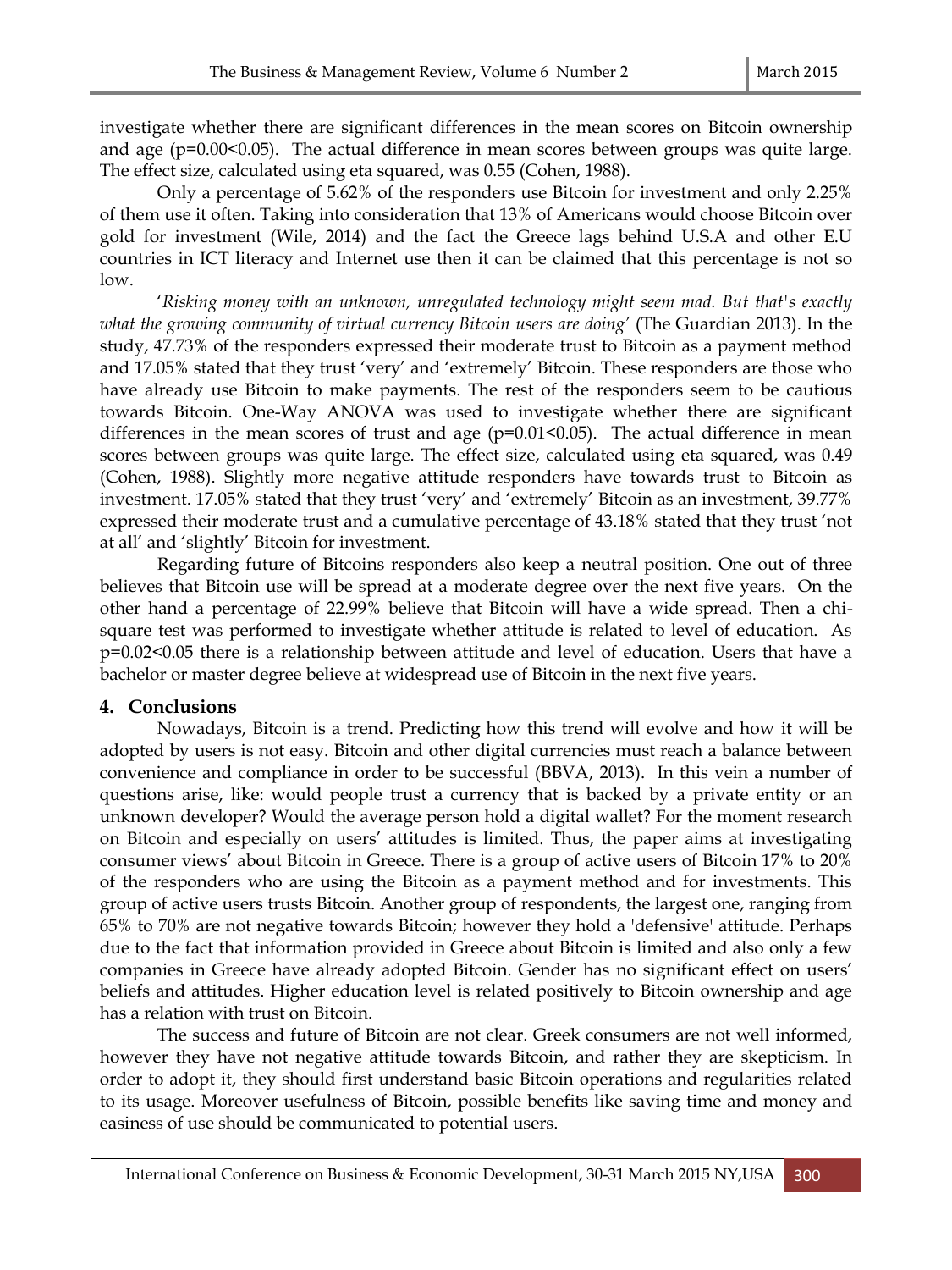#### **References**

- Babaioff, M., Dobzinski, S., Oren, S & Zohar, A., 2012. 'On Bitcoin and Red Balloons', *EC'12*, June 4–8, 2012, Valencia, Spain, pp. 56-73.
- Barber, S., Boyen, X., Shi, E., & Uzun, E., 2012. 'Bitter to Better —How to Make Bitcoin a Better Currency', in A.D. Keromytis (Ed.): *FC 2012, LNCS 7397*, pp. 399–414.
- BBVA, 2013, Bitcoin: A Chapter in Digital Currency Adoption. Available at: [https://www.bbvaresearch.com/KETD/fbin/mult/130731\\_EconomicWatchEEUU\\_Bitcoi](https://www.bbvaresearch.com/KETD/fbin/mult/130731_EconomicWatchEEUU_Bitcoin_tcm348-398292.pdf?ts=2082013) [n\\_tcm348-398292.pdf?ts=2082013](https://www.bbvaresearch.com/KETD/fbin/mult/130731_EconomicWatchEEUU_Bitcoin_tcm348-398292.pdf?ts=2082013) [7 January 2015]
- Bitcoinhelp, 2014. Bitcoin Price Chart with Historic Events. Available at: [https://Bitcoinhelp.net/know/more/price-chart-history](https://bitcoinhelp.net/know/more/price-chart-history) [13 December 2014]
- Bitcoinwatch, 2015. Economy, Available at: [http://www.Bitcoinwatch.com/](http://www.bitcoinwatch.com/) [Accessed 14 January 2015]
- Brito, J., & Castillo, A., 2013. Bitcoin: A Primer for Policymakers, Mercatus Center. George Mason University. Available at: [http://mercatus.org/sites/ default/files/ Brito\\_](http://mercatus.org/sites/%20default/files/%20Brito_%20BitcoinPrimer.pdf)  [BitcoinPrimer.pdf](http://mercatus.org/sites/%20default/files/%20Brito_%20BitcoinPrimer.pdf) [Accessed 9 December 2014]
- Byrne, J., 2014. 'Diffusion of the Bitcoin Innovation', Working Paper. Available at: [https://www.academia.edu/6131668/Diffusion\\_of\\_Innovations\\_Theory\\_and\\_Bitcoin\[](https://www.academia.edu/6131668/Diffusion_of_Innovations_Theory_and_Bitcoin)Acc essed 16 January 2015]
- Chavez-Dreyfuss, E., & Connor, M., 2014. All the rage a year ago, Bitcoin sputters as adoption stalls, Available at: [http://www.reuters.com/article/2014/12/11/us-markets-Bitcoin](http://www.reuters.com/article/2014/12/11/us-markets-bitcoin-adoption-analysis-idUSKBN0JP2CZ20141211)[adoption-analysis-idUSKBN0JP2CZ20141211](http://www.reuters.com/article/2014/12/11/us-markets-bitcoin-adoption-analysis-idUSKBN0JP2CZ20141211) [Accessed 12 January 2015]
- Cohen, J., 1988. *Statistical Power Analysis for the Behavioral Sciences,* Hillsdale: NJ Erlbaum.
- Diginomics, 2014. The staggering rate of Bitcoin adoption. Available at: [http://diginomics.com/the-staggering-rate-of-Bitcoin-adoption/](http://diginomics.com/the-staggering-rate-of-bitcoin-adoption/) [Accessed 7 January 2015]
- Dimitriadis, S., Vrana. V., Dimitriou, S., Kalaitzis, V. & Drogalas, G., 2013. 'Investigating customer satisfaction and service quality in academic libraries: the case of Technological Educational Institute of Central Macedonia', *International Journal of Decision Sciences, Risk and Management*, 5(1), 48-66.
- European Commission, 2013. Greece: Internet usage and digital skills. Digital Agenda Scoreboard2013. Available at: <https://ec.europa.eu/digital-agenda/sites/> digitalagenda/files/EL%20internet%20use\_0.pdf [Accessed 6April 2014]
- Fisher, J.C., 1971. 'A simple substitution model of technological change', *Technological Forecasting and Social Change*, 3, 75–88.
- Gladwell, M., 2000. *The Tipping Point.* New York: Little Brown & Co.
- Guttman, B., 2013. 'Editorial', in B Guttman (ed). *The Bitcoin bible.The Gold edition, All you need to know about Bitcoins and more. BoD –* Books on Demand, pp. 6-10.
- Heiberger, R.M., 2013. HH: Statistical Analysis and Data Display: Heiberger and Holland. R package version 2.3-37. Available at: [http://CRAN.R-project.org/package=HH](http://cran.r-project.org/package=HH) [Accessed 9 December 2014]
- Lomas, N., 2013. Survey: Quarter Of US Consumers Has Heard Of Bitcoin And Majority Of Them Trust It, Available at: [http://techcrunch.com/2013/06/28 /Bitcoin-awareness-and](http://techcrunch.com/2013/06/28%20/bitcoin-awareness-and-trust/)[trust/](http://techcrunch.com/2013/06/28%20/bitcoin-awareness-and-trust/) [Accessed 9 December 2014]
- Maudlin, J., 2014. The 5 Phases of Bitcoin Adoption, Available at: [http://www.forbes.com/sites/johnmauldin/2014/12/23/the-5-phases-of-Bitcoin](http://www.forbes.com/sites/johnmauldin/2014/12/23/the-5-phases-of-bitcoin-adoption/)[adoption/](http://www.forbes.com/sites/johnmauldin/2014/12/23/the-5-phases-of-bitcoin-adoption/) [Accessed 1 January 2015]